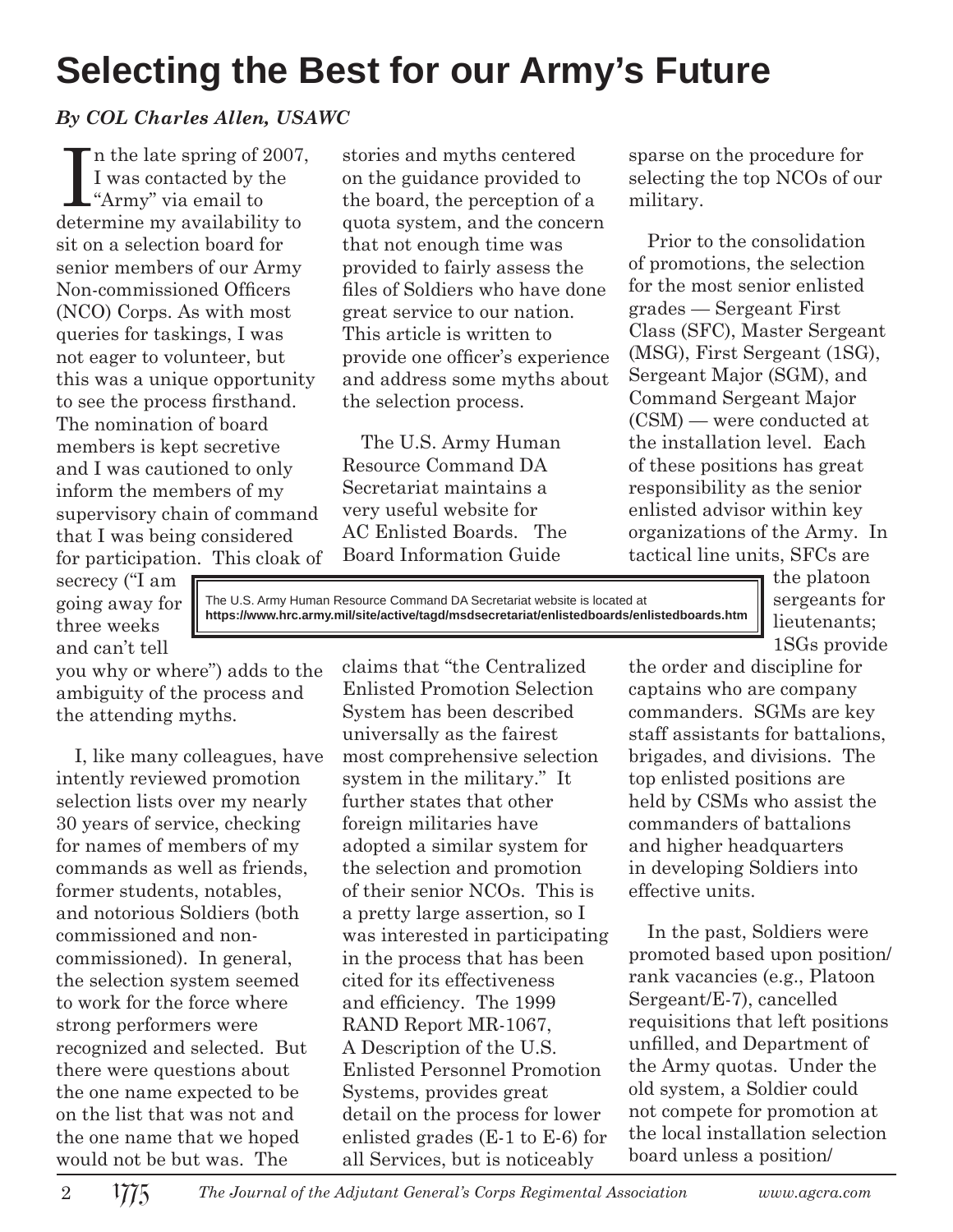grade vacancy existed at the unit of assignment. This created a "right time/right place" situation which did not afford equitable promotion opportunities for all Soldiers and did not ensure that the larger needs of the Army were being met. Promotions to SGM, MSG, and SFC were centralized at HQDA on 1 January 1969, 1 March 1969, and 1 June 1970, respectively.

The centralized promotion system affords promotion opportunities on a fair and equitable basis Army-wide and was designed to:

- 1. Fill the Army's requirement for senior NCO<sub>s</sub> with qualified Soldiers who have demonstrated potential for increased responsibility.
- 2. Provide for career progression and rank which is commensurate with ability and potential.
- 3. Attract and retain the high-caliber individual for a career in the Army.
- 4. Maintain the integrity of the promotion system by providing for a fair and equitable advancement opportunity to the proven Soldier, and to preclude from promoting the individual who is not productive or progressive.

*(From https://www.hrc.army. mil/site/active/select/SrProm.htm)*

The basic concept of the centralized system is to promote those individuals to SFC, MSG, and SGM who

compete equally with their contemporaries and are found to be best qualified. Promotion is not intended to be a reward for long honorable service in the present rank, but instead is based on demonstrated performance in present and lower ranks and potential ability to serve successfully at the higher rank. Personnel not selected for promotion are not precluded from consideration by future boards, provided they meet the eligibility criteria established for consideration.

Historically, centralized boards convene annually to select a specified number of Soldiers for promotion to the senior ranks. Selections for promotion are made by Military Occupational Specialty (MOS) to limit the number of promotions and meet a specific select objective. The Soldier is considered for promotion using the "whole Soldier" concept whereby qualifications for promotion are judged by the entire record. No one item of information by itself is considered overriding in determining the best qualified for promotion. The promotion board cycle is fairly routine schedule. For Fiscal Year 2008, the MSG board met in October 2007 with results released in November 2007. The SFC board convened on 22 Jan 2008 and those results should be published by mid-April. So the cycle begins anew — CSMs and senior field grade officers, don't be surprised to receive an email

or phone call "inviting" you to participate in the CMS/SGM/ SMC selection in June 2008."

It was my privilege to serve on the selection board for the most senior grades in our Army — promotion to Sergeant Major, appointment to Command Sergeant Major, and selection for attendance at the Sergeants Major Course. I arrived at the selection board site for the Active Component, the Army's Human Resources Command – Indianapolis  $(HRC - Indy)$ , at what was formerly Fort Benjamin Harrison in Indianapolis, Indiana. The in-brief was very professional and complete. We met with the Board President (Major General) and staff of the Department of the Army Secretariat who set out to prepare us for this critically important task one that directly influences the leadership of our Army for the next decade. There were several sources of guidance for the board, from the Deputy Chief of Staff, G-1 to the proponent branches for the career fields.

Everything is about process. Before we arrived, the initial task was to develop a representative composition of the board that would reflect the demographics of the Army. For this board there were 12 panels that covered two dozen career management fields (CMF) (see Figure 1). Each CMF has a varying number of military occupational specialties. For example, I was the Panel C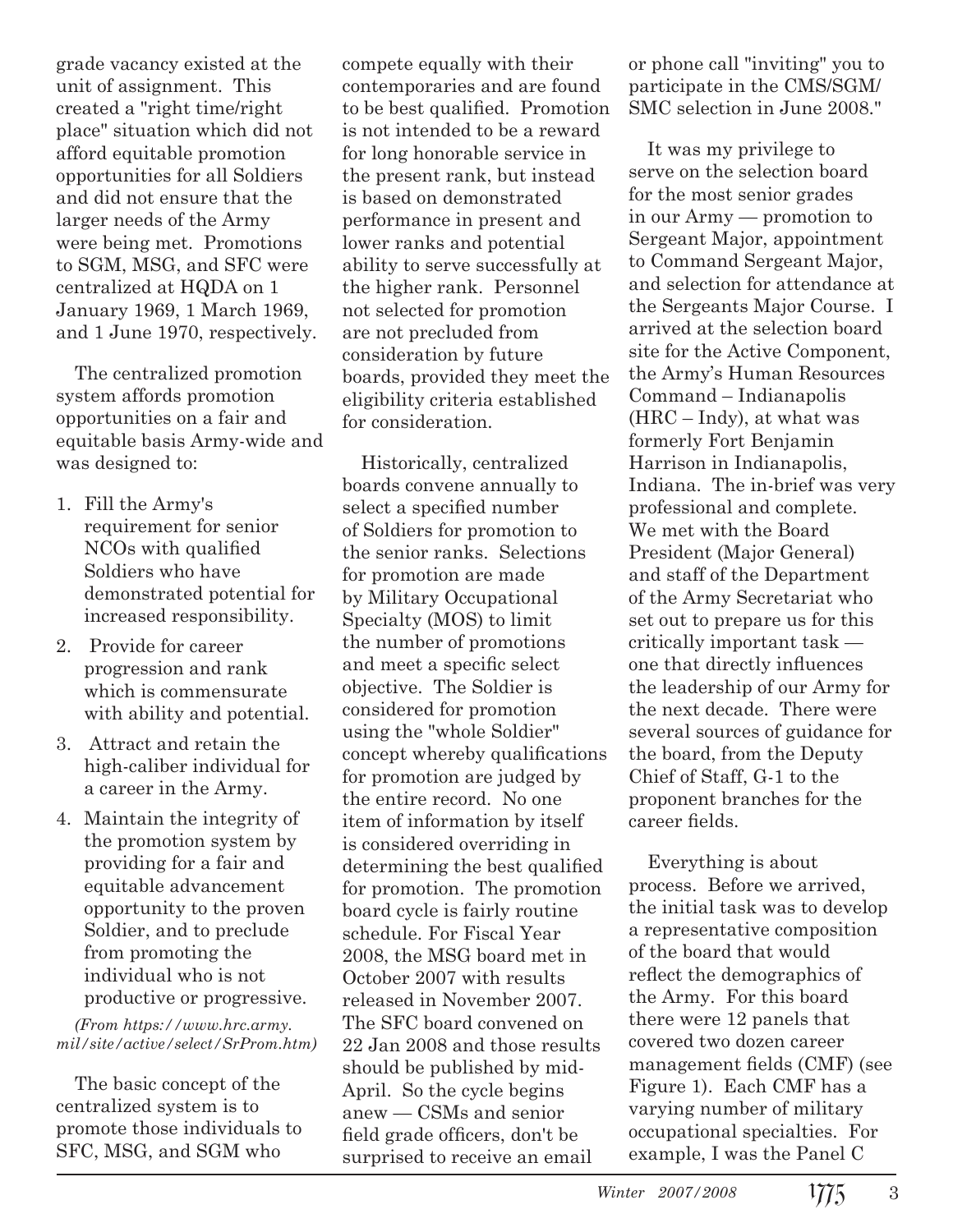chief that was responsible for two CMFs, Field Artillery and Air Defense. Within the Field Artillery CMF there are several associated MOSs — cannon or missile crewmember, survey, radar, fire direction, etc. Thus, the composition of the selection board and its panels sought to provide senior levels of experience and expertise that matched the diversity of the force. My deputy was a Lieutenant Colonel serving as an Air Defense battalion commander. The Panel C senior enlisted representatives were a Regimental CSM and an Installation CSM — two very experienced professional Soldiers from the Artillery and Air Defense career fields. To protect the integrity of the board process and preclude external influence, board members perform their duties at a relatively remote location at HRC - Indy and all are cautioned about external contact.

To prepare for the task, the description from the Information Guide was followed to the "t":

"Prior to looking at or reviewing any file, board members are given a comprehensive orientation on the board process, where to find key information on assignment and individual qualifications, the use of NCO evaluation reports (NCOERs), and detailed written guidance from the Army Deputy Chief of Staff, G-1. Each branch proponent provides a familiarization document to detail its career paths and critical assignments using the phrases of medium and high risk that are inherently challenging and important. This gives specific guidance on the unique qualifications Soldiers should possess to be the most competitive for selection. The G-1's "Memorandum of Instruction" gives specific guidance on the conduct of the board.

With this information and their own experience, the board members determine, as a group, what attributes make a Soldier best qualified for selection using a numbering system from a low of 1 to a high of 6. This set of standards is agreed to by each panel member and is the criteria used to vote each file throughout the board process."

The execution of the selection board allayed many of my prior concerns. Each panel establishes its own set of standards that are briefed and approved by the board president. The panel members have ample opportunity to validate standards during practice rounds or "mock boards" with real files from past boards. This permits the panel to ensure the standards are clearly understood and agreed upon by its members. It also supports the "fine" tuning" and calibration of the standards to ensure a consistent assessment of the files against the accepted standards.

Boards consider the Soldier's performance record in the official file and electronic extracts from the personnel qualification record. The board's analysis of the file included careful evaluation of many factors:

- 1. Scope and variety of assignments with record of performance.
- 2. Estimate of potential (as reflected on evaluation reports) expected of an NCO at the next higher grade.
- 3. Trends in efficiency.
- 4. Length of service and time in critical positions.
- 5. Awards, decorations, and commendations.
- 6. Education both military and civilian.
- 7. Adherence to Army Values.
- 8. General physical condition.

## *Figure 1.* **Senior Enlisted Selection Board Organization**



**\*\*L Panel is currently only used for the CSM/SGM/SMC & MSG Boards**